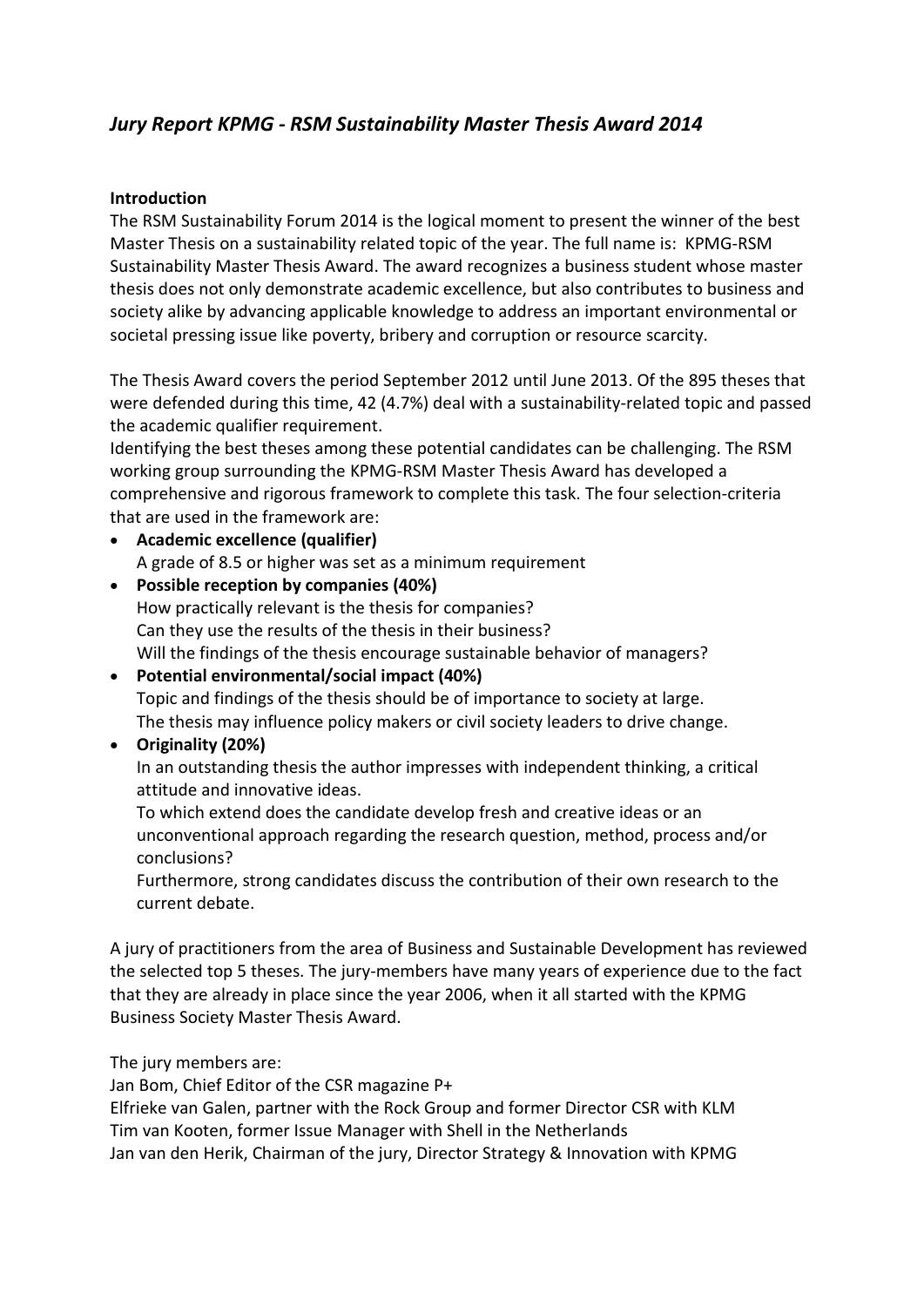The five selected excellent Sustainability Master Theses were written by the following five students:

- Daphne Blokhuis
- Joost Boer
- Sophie Gaarenstroom
- Britt de Lange
- and Laura van de Ven

The five students are not only competing for the honor and recognition ladies and gentlemen, but also for a financial prize. Since 2006 KPMG provides the winner of the Master Thesis Award with a prize of EUR 1.000 and the runner-up with a prize of EUR 500. Before I will announce the runner-up and the winner, two of my fellow jury members will provide you with some brief insights regarding the different theses. I therefore would like to hand over to Elfrieke van Galen en Tim van Kooten.

# **Observations of the jury:**

#### **Joost Boer on 'In conversation with people at the Base of the Pyramid'**

This thesis combines academic studies of the Base of the Pyramid literature with knowledge from personal interviews with the poor people themselves.

In search of BoP success and failure Joost argues that any multinational company that wants to operate in a BoP environment must have an understanding of the local social characteristics and people's needs first. So the people or target group should be the starting point in BoP ventures.

Joost developed a case study by exploring a concrete situation by doing field research in rural Vietnam. Joost describes the local situation in Hoa Son's community very well. The community comes really alive while reading the thesis. Especially when you read the collected data and the different quotes.

In his description of the people's needs and characteristics and comparison with the BoP literature phrases and assumptions, a new image of stakeholders is offered to the reader. Joost Boer has a fundamentally social approach to the sustainability debate and explains how multinational companies could influence the Capability Development and Social Capital of poor communities.

That is why this thesis is highly relevant for companies considering BoP ventures.

#### **Sophie Gaarenstroom on 'Socially Responsible Purchasing'**

This is a well written and business oriented thesis. The management summary is to the point and cristal clear.

The research question guiding this thesis is: "What is the effect of socially responsible purchasing on operational and relational efficiency of a buyer-supplier relationship and does geographical distance influence the strength of this relationship.

Sophie had a sound project design starting with a pilot study to develop and test her questionnaire first amongst two multinational companies and one mid-sized company. The respond rate was very high 20.3% with a effective sample of 257 purchase managers. Socially Responsible Purchasing requires a warm cooperation all through the supply chain, but one always has to be aware of the potential downfall (The dark side of close relationships, according to Erin Anderson and Sandy Jap).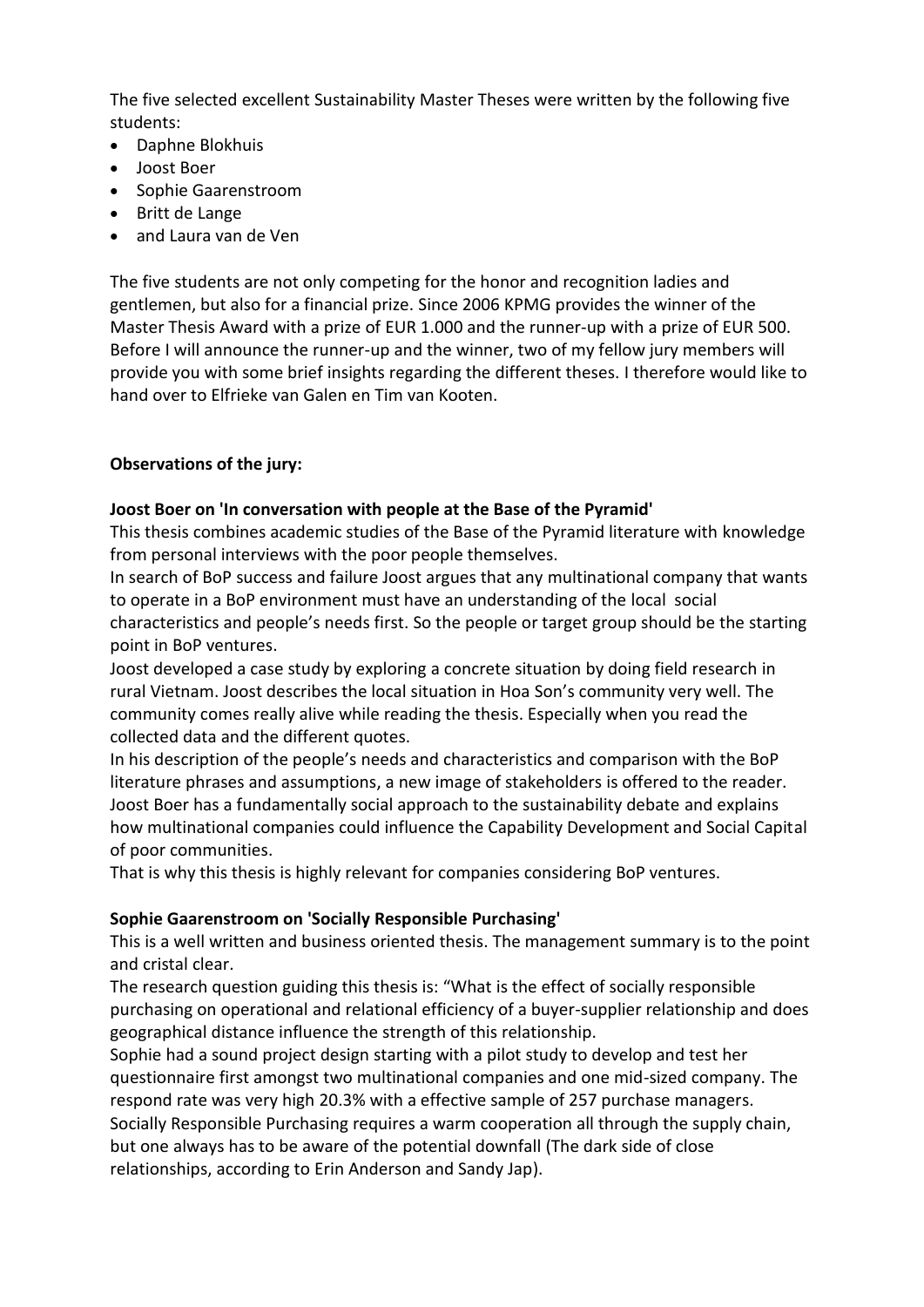This thesis opens a view on the broader benefits of Socially Responsible Purchasing. The findings show that buyer-supplier collaboration has a strong positive effect on both operational efficiency and relational efficiency. Geographical distance is not found to influence the strength of the relationship.

Purchasing stands central to value creation for manufacturers and traders.

Optimization of better cooperation and decision-making in the value chain is in itself a learning process between business partners.

Little research has been conducted in the field of SRP and its effects on buyer firm benefits. Sophie's thesis is therefore a very welcome piece of work for the real world of Socially Responsible Purchasing.

# **Daphne Blokhuis on 'Scaling inclusive Business'**

This study provides insight into the current state of inclusive businesses and the challenge of scaling. Inclusive businesses or perhaps better known as Base of the Pyramid business initiatives are recognized as instruments for alleviating poverty in many parts of the world. Inclusive business can make a development impact and meet the needs of millions of people.

However, in reality it appears that a majority of these initiatives have resulted in limited success as they remained small, did not generate profits or sometimes did not succeed at all. In search of explanations the scaling strategies of these projects came into play.

Daphne Blokhuis' thesis is digging deep into this phenomenon, by selecting 70 so called 'exemplary inclusive initiatives' and studying them in detail.

She found that while 80% showed intent to scale, the majority of initiatives resulted in limited success. The preferred way of scaling focuses on using existing products or services by scaling wide or scaling up.

The findings of Daphne's study can help companies and other stakeholders in the field of BoP to get better insight on how to make more impact with inclusive business.

# **Britt de Lange on 'Microfinance over-indebtedness, truth or myth?'**

Written in a flowing, practical and readable style, this thesis is helping us to see the difference between the model world and the real world application of micro financing as a development tool.

Microfinance is examined in the mature Kenyan/Nairobi market and Britt is clearly able to elaborate on the downside of microfinance (over-indebtedness), whereas the results will enable MFIs to spot early warning signals of over-indebtedness

Actually, it is really shocking how Britt is able to unravel the downside of a highly competitive and target driven mature MFI market. This study provides an image of what happens in such a market. Participants saw outreach increase, competition intensify, clients increasingly borrow from more than one organization, clients diverting credit to nonbusiness purposes such as household expenses, and they perceived over-indebtedness to become more common.

It appears that literature has failed to investigate the phenomenon of maturing microfinance markets. Secondly, literature has been looking for increasing outreach of financing, and overlooking higher outreach, which may lead to increased multi-borrowing.

Thirdly the thesis describes the process of over-indebtedness and over-funding of clients. Micro Finance Institutions may be kindly advised to read this thesis and the 11 propositions in the concluding advice to MFI's.